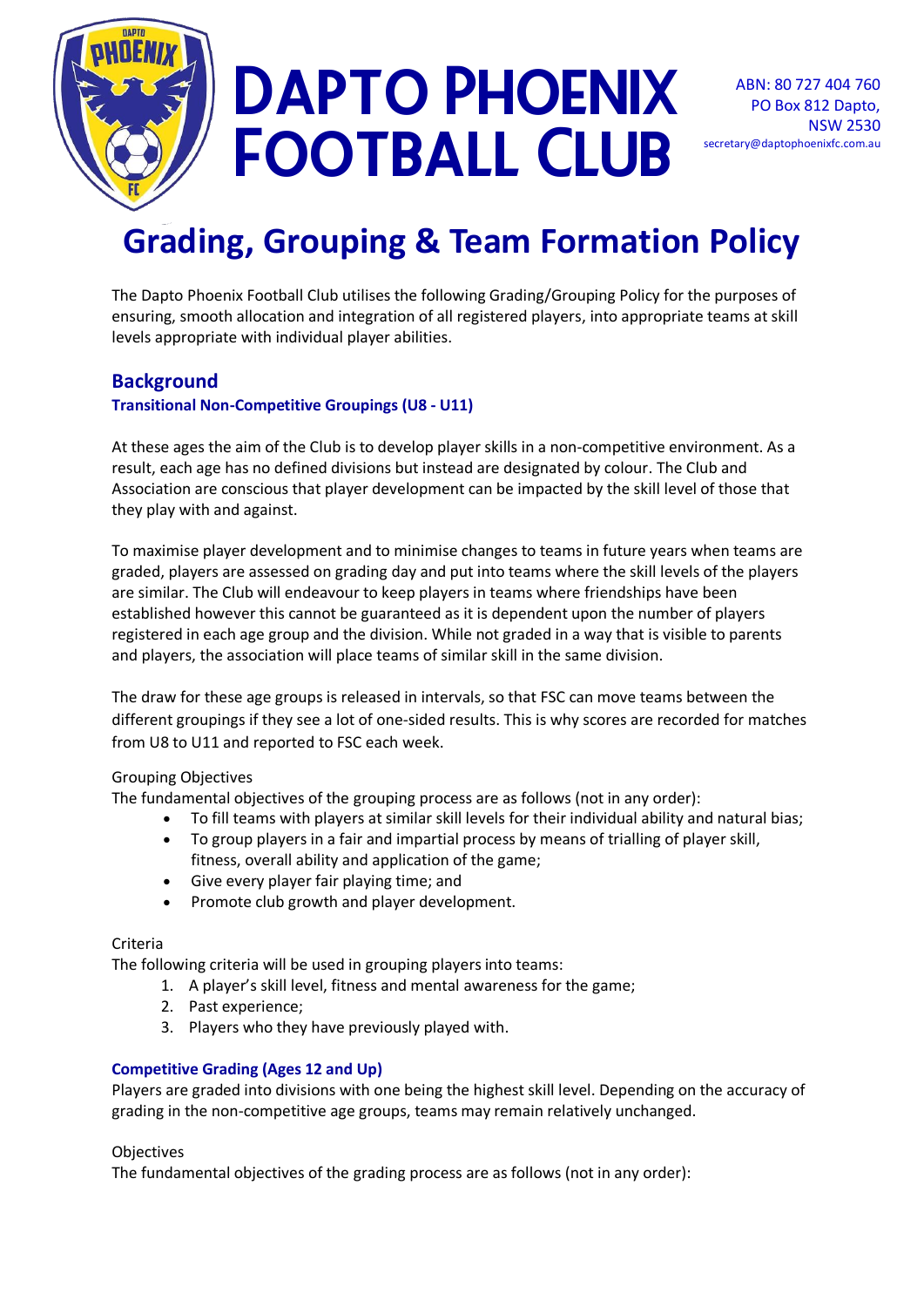- To fill teams with players at similar skill levels in positions appropriate for their individual ability and natural bias;
- To grade players into an appropriate division for competitive football;
- To grade players in a fair and impartial process by means of thorough trialling of player skill, fitness, overall ability and mental application of the game;
- Promote club loyalty and competitive participation throughout the process;
- Give every player fair playing time; and
- Promote club growth and player development.

#### Grading Criteria

The following criteria will be used in grading players into teams:

- 4. A player's skill level, fitness and mental awareness for the game;
- 5. Past experience;
- 6. Players who they have previously played with; and

#### **Process**

The grading/grouping process outlined below will be followed during grading/grouping days for all age groups:

- 1. Upon arrival at the ground each player will need to sign in with the designated grading committee member.
- 2. The committee member will check the player off the registration list and then give that player a number for grading purposes;
- 3. The players will then be split into groups to do drills and play games that will assist the graders in the process of forming teams;
- 4. During this process there will be between 2 and 4 graders present at all times dependent upon player numbers.
- 5. If the age group to be graded involves one of the grading committee's children then that member will not assess the grading of their own child.
- 6. For under 12's and up the division one coach from the previous year may be invited to assist the committee.
- 7. Upon completion of grading/grouping, the grading committee will submit its results and recommendations to the executive committee for final approval.

#### **Rules**

- 1. On grading/grouping days parents must remain away from the designated grading area until grading is complete;
- 2. Communication must be with the designated committee member on the day, or if postgrading with the club president. Please do not approach the graders.
- 3. If player numbers within an age group are either under or over the number required to form a team, the committee, in consultation with parents, will:
	- Attempt to recruit additional players;
	- Place additional players into a lower graded team;
	- Give the player the option to register with another club.
- 4. Players must be registered and grade within their correct age group. Playing up will only be allowed if doing so does not unbalance another age group and is purely at the club's discretion.
- 5. If a player is trialling for a higher age group and has equal skill level with a player in the correct age group, then precedence will be given to the player in the correct age group;
- 6. Players who have not registered will not be allowed to participate in grading and will not be placed into a team.